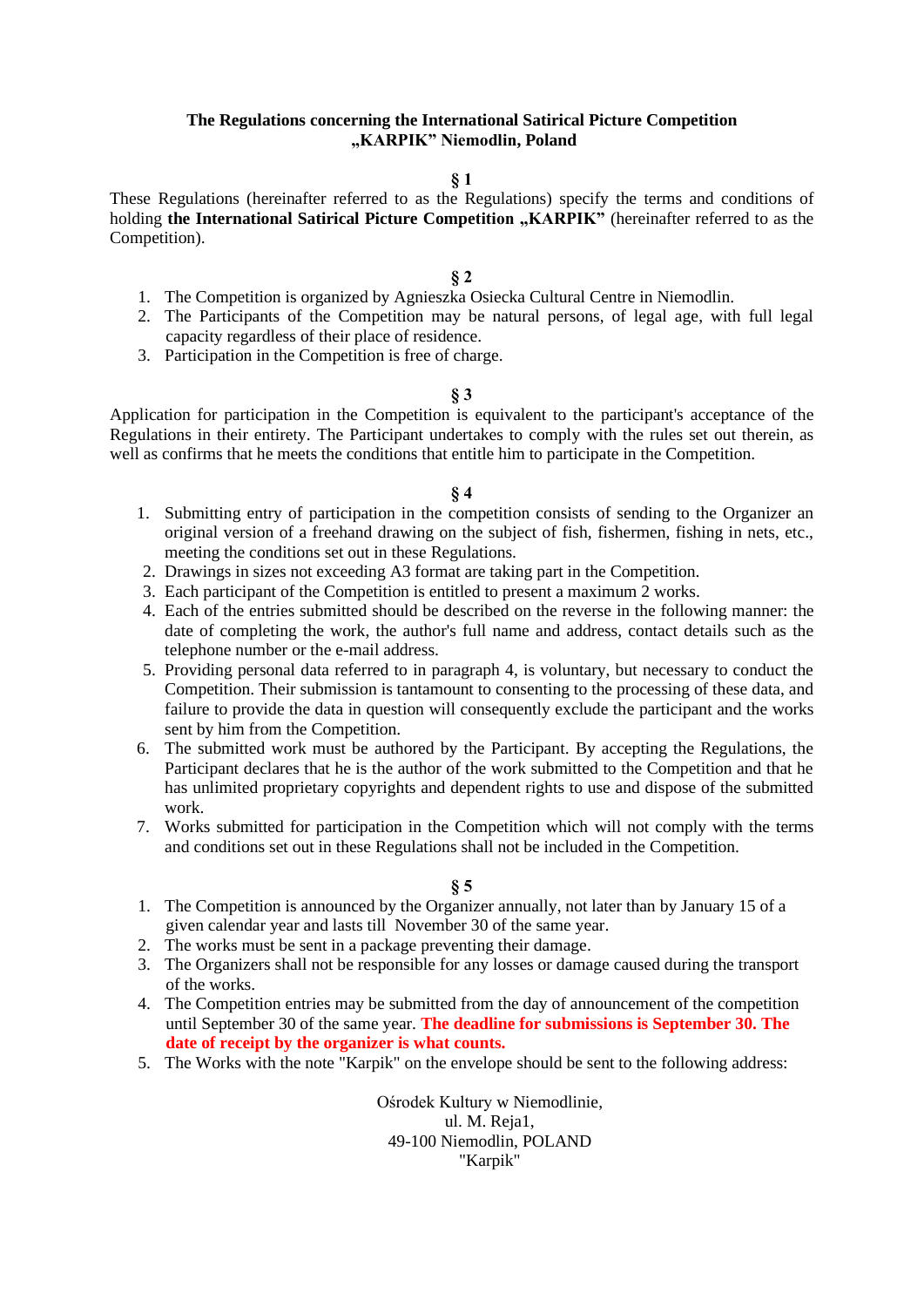# **§ 6**

- 1. The selection of the award-winning works will be based on the following criteria: 1) the idea consistent with the theme of the competition, 2) the performance technique.
- 2. The winning entries are selected by the Jury, whose members will be made public after the completion of their work. The chairman of the Jury, if it is possible for organizational reasons, is the Grand Prix winner of the last edition of the Competition.
- 3. The winner of the competition in a given year shall be selected in the first half of October this year from among works that meet the criteria of these Regulations.
- 4. The final result of the Competition will be published on the Cultural Centre's website: www. okniemodlin.org
- 5. The winners of the Competition shall receive the prizes specified in § 7.

# **§ 7**

- 1. The prizes of the Competition are as follows: 1) Grand Prix – PLN 2,800 gross 2) three main prizes – PLN  $1,150$  gross each
- 2. The organizer may grant additional prizes or distinctions in any form or amount he chooses.
- 3. The competition prize will be issued only in the form specified in the Regulations, without the possibility of exchange for another prize in kind.
- 4. The main prize may be handed over at the Organizer's headquarters after prior notification of the competition winner during the prize giving gala or it may be sent by post to the winner's home address or bank account.
- 5. In case the Participant fails to collect the award in person, it shall be sent by post to the winner's address.
- 6. In the case referred to in the paragraph 5 above, the winner of the competition shall pay the prize shipping cost. The shipping cost will be deducted from the prize received.

# **§ 8**

- 1. The organizer has the exclusive right to choose the winner of the Competition based on the principles set out in these Regulations.
- 2. Pursuant to art. 30 paragraph 1 point 2 of the Act on personal income tax (income) on winnings from competitions, games and betting or prizes related to bonus sales obtained in a Member State of the European Union or in another country of the European Economic Area, subject to art. 21 paragraph 1 points 6, 6a and 68 - a flat-rate income tax of 10% on the prize or prize is collected. The tax on winnings is collected without reducing the income by the costs of obtaining. The cost of the prize tax is covered by the prize winners.
- 3. The organizer shall pay the competition prize and also collect from the winner of the Competition an appropriate amount of flat-rate tax on winning the Competition and will pay it to the account of the relevant tax office, in accordance with applicable regulations.

# **§ 9**

1. Upon the submission of the entry to the Organizer, the Organizer will obtain non-exclusive licence for an indeterminate period of time, which will authorise the Organizer to free use of proprietary copyrights to the entry in the following areas of exploitation:

a) using the work on the organizer's website,

b) presenting the work during the post-contest exhibition,

c) placing reproductions of the work in catalogues presenting the entries which will be distributed by the Organizer for promotional purposes of the Competition.

2. On the issuing of the prize to the Participant, the Organizer gains free proprietary rights to the awarded entry of the Participant in the following areas of exploitation: 1) with regard to the right to record and multiply the work using printing and digital techniques;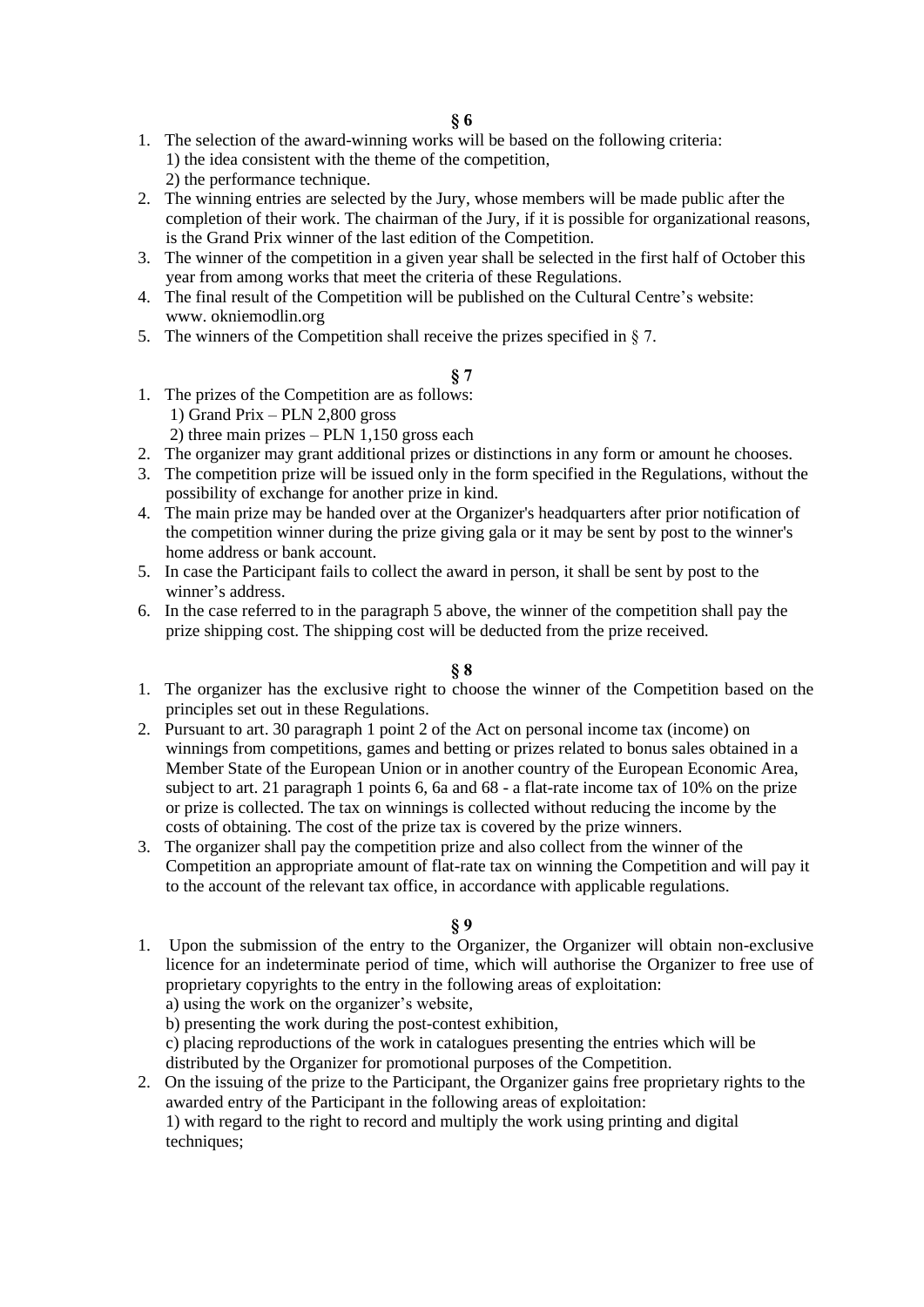2) with regard to distribution of the work – in form of public exposition and making the work available in such manner that everybody could have access to it at a time and place chosen by themselves, in particular by placing it in the Organizer's advertising or promotional materials.

3. Upon delivery of the competition entry to the Organizer, ownership of the drawing shall be transferred to the Organizer.

### **§ 10**

- 1. Participant's participation in the Competition does not constitute grounds for demanding any remuneration by him.
- 2. All materials promoting the Competition are solely of an advertising nature, while only the provisions of the Regulations are binding.

#### **§ 11**

- 1. The Organizer is not responsible for problems in the functioning of the Competition, if they occurred as a result of events that the Organizer, with due diligence, was not able to predict or which could not be prevented, in particular in the case of problems related to random events of force majeure, participating in the Competition contrary to the provisions of these Regulations and damages caused by them.
- 2. The Organizer is not responsible for the inability to collect the Prize for reasons beyond his control and on the part of the Competition Participant.
- 3. Winners of the Competition shall not be entitled to transfer the right to the Prize to third parties.
- 4. The winner of the Competition may waive the prize in writing, but in return he is not entitled to any other equivalent**.**

#### **§ 12**

The provisions of these Regulations of the Competition are the sole basis for conducting the Competition, and their interpretation belongs solely to the organizer of the Competition and is final.

### **§ 13**

The Organizer of the Contest has the right to exclude the Contest Participant or his work in the event of the Participant's failure to comply with the law, decency, violation of these Regulations or other violation of the rights or interests of the Organizer.

# **§ 14**

- 1. These Regulations constitute the sole binding document specifying the rules of the Competition.
- 2. The organizer reserves the right to amend these Regulations in the event of a change in legal regulations or for another important reason, in particular if the change allows the Competition to be carried out efficiently and in accordance with the regulations, provided that it does not violate the participants' acquired rights.
- 3. The text and any amendments to these Regulations will be publicly announced on the Cultural Centre's website www.okniemodlin.org.

#### **§ 15**

In connection with the requirements of the provisions on the protection of personal data, the organizer of the competition, being at the same time, the administrator of personal data, included in Annex 1 to these Regulations, information on the processing of personal data.